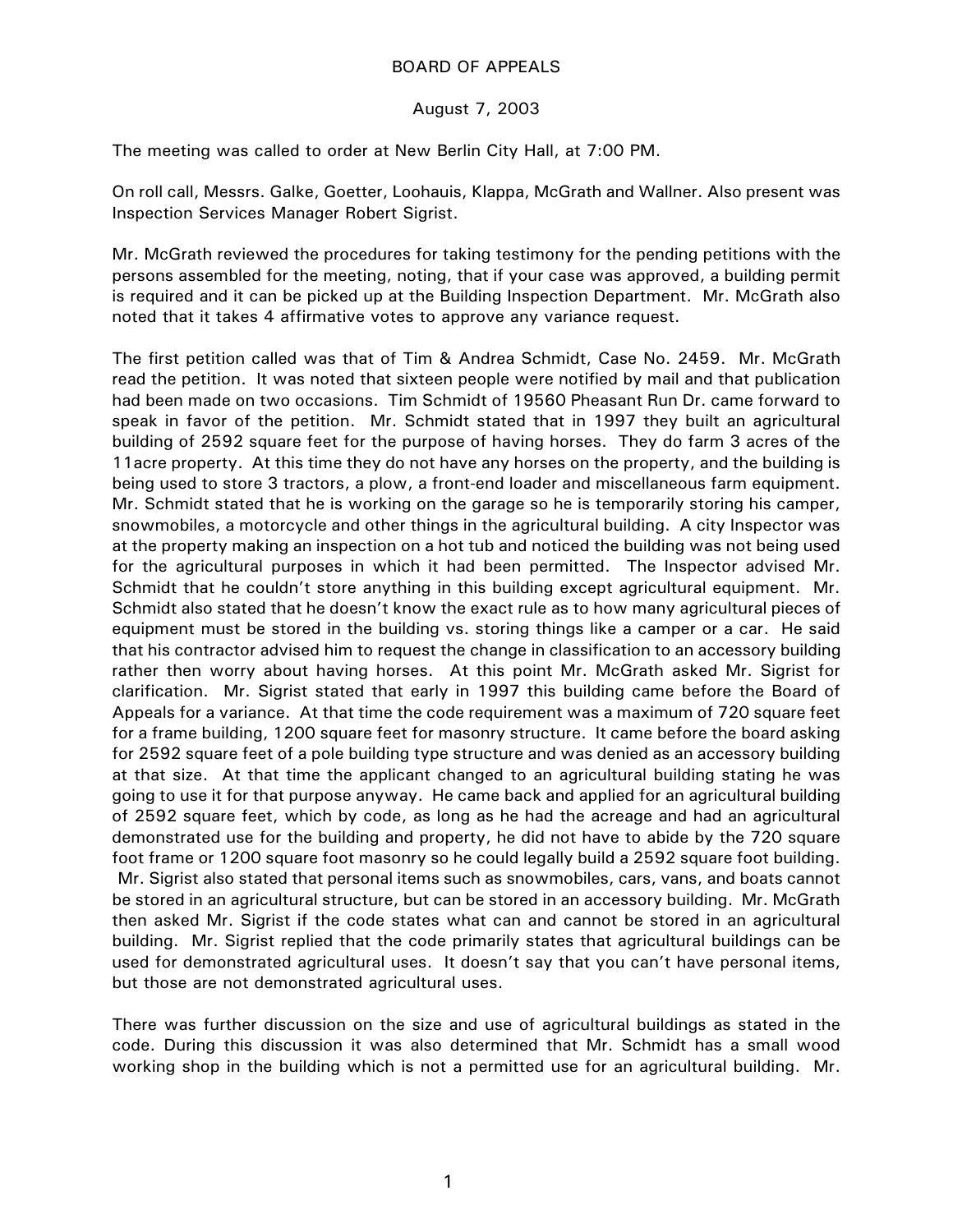Schmidt stated the original plan shows a shop. He has mechanical tools, welders, and some wood working tools in the building.

There was no one further to speak in favor of the petition, and there was no one to speak in opposition to the petition. Case No. 2459 was declared closed.

The next petition called was that of Kevin Hofmann, Case No. 2460. Mr. McGrath read the petition. It was noted that nine people were notified by mail and that publication had been made on two occasions. Mr. Hofmann of 4848 S Calhoun Rd. came forward to speak in favor of the petition. Mr. Hofmann stated he would like to store his cars and everything all in one area. He currently has 4 vehicle stored in Jefferson County, 2 vehicles stored at his place of employment, 2 vehicles in his garage and a 23 foot boat that sits in his driveway along with snowmobile trailers, lawn mowers and a car trailer. Mr. Hofmann would like to store all of these inside a building. Mr. MrGrath asked what is stored in the 2 other buildings on the property Mr. Hofmann stated one is a well house and the other is a shed with 2 bicycles, chain saws and stuff like that. There is also a four-car garage. He stores 2 vehicles on his side and the 3 tenants that rent the downstairs flat use the other half. Mr. Hofmann also parks 2 other vehicles outside.

Paul from New Berlin Building Systems spoke in favor of the petition. He stated that the type of building Mr. Hofmann wants to build is because most of the cars he wants to store in it are worth money. Paul also stated that the building would be in an area where no one would see it.

There was no one further to speak in favor of the petition, there was no one to speak in opposition to the petition. Case No. 2460 was declared closed.

The next petition called was that of Derek Jochims, Case No. 2461. Mr. McGrath read the petition. It was noted that fourteen people were notified by mail and that publication had been made on two occasions. Mr. Jochims of 13315 W Forest Drive came forward to speak in favor of the petition. Mr. Jochims stated that when he applied for the variance for the new garage he had no idea that the existing shed was going to be an issue. The picture that was submitted at that time shows the shed, however it wasn't mentioned at the appeal meeting for the variance for the garage. The shed is  $14' \times 16'$  and is used to store his push mower, a snow blower, fertilizer spreader, wheel barrel, chipper, portable heater, rot tiller, bicycles and lawn chairs. Without the shed he has no idea where he is going to store all of these things. Mr. Jochims stated the shed is not visible from the street or the driveway.

Mr. McGrath asked when the variance for the garage was granted. Mr. Sigrist replied that it was on May 1, 2003. Mr. McGrath then asked if there was any reason why the shed was not caught at that time. Mr. Sigrist said the submittal items that came in didn't show the shed on the site plan. The only time it would have been caught was that evening at the meeting when the pictures were submitted. Mr. Jochims stated that when he first read through the rules he thought that it was 120 sq. foot for a shed and 820 sq. foot for the garage. He didn't know that both were combined. He also stated that he wasn't trying to hide the shed as it was included in one of the pictures.

Holly Jochims of 13315 W Forest Dr. spoke in favor of the petition stating she does not want to see all the items that are currently stored in the shed in the yard if the variance is not